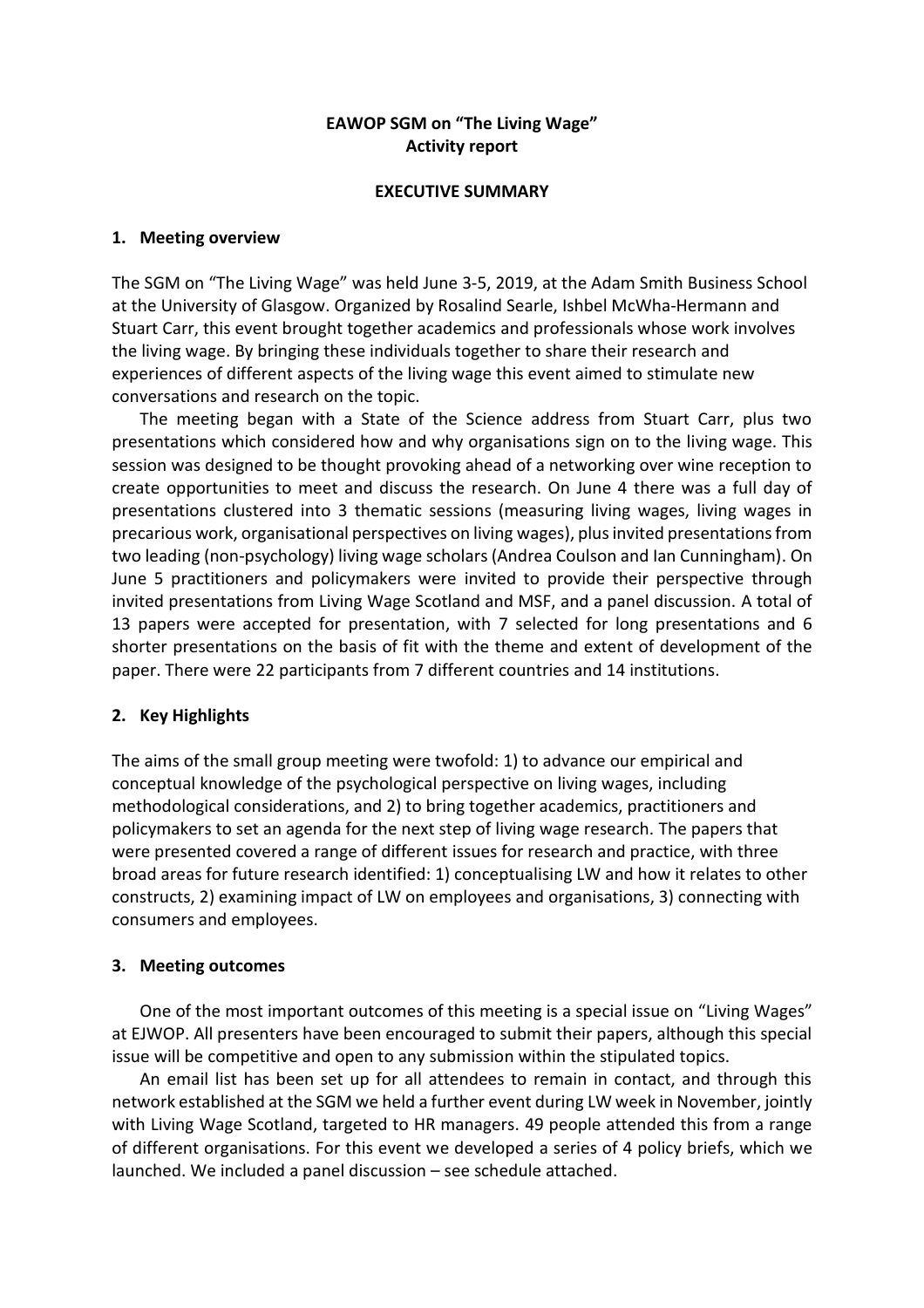## **ACTIVITY REPORT**

### **1. Event General Information**

The meeting took place from the 3rd until the 5th of June, 2019 at the Adam Smith Business School at the University of Glasgow. The meeting was organized by Rosalind Searle, Ishbel McWha-Hermann and Stuart Carr, with support from the Business School events office.

We received a total of 14 submissions of which we accepted 13. There was a total of 22 participants from 7 different countries and 14 institutions.

## **2. Program Overview and Course of the Meeting**

The topic of the meeting was "The Living Wage?". As this is a topic new to psychology we intentionally selected a broad topic in order to enable participation from as broad a range of researchers as possible.

The selected 13 submissions were organised as 5 individual paper presentations and a further 3 thematic sessions, as follows:

- measuring living wages (3 papers),
- living wages in precarious work (2 papers),
- organisational perspectives on living wages (3 papers)

There were a further three invited research presentations and two invited practitioner presentations. The meeting started off with a state of the science keynote delivered by Stuart Carr, followed by networking and wine reception. Over the next two days all 13 papers were scheduled as oral presentations with ample time for discussion built into the programme. Papers were either allocated 15 or 30 minutes depending on the strength of the submitted paper. All submissions were also accompanied by full papers which were circulated among the meeting participants ahead of the meeting. This was a strength of the meeting, that all participants wrote papers and all read each others papers.

We also hosted a dinner for all the participants on the 4<sup>th</sup> of June.

## **3. Short Description of the SGM topic discussion**

Over the last decades there has been a growing socio-economic divide occurring in Europe and the rest of the world, which has escalated in magnitude following the global financial crisis (GFC) (OECD 2017). While economists have been quick to highlight the impact of such societal inequality on economic growth, there has by comparison been a dearth of attention from psychologists. This is somewhat surprising as such disparities are known to impede social cohesion and produce adverse health consequences (ibid). For example contexts with large socio-economic divides are likely to create perceived injustices for those with insufficient social capital to realise their ambitions, regardless of their ability (Searle, Erdogan et al. 2014). Inequality can drive perceptions of injustice leaving those who see themselves as excluded feeling that they cannot trust others, especially institutions and through such mechanisms threaten the ties between groups across society. Economists highlight how unequal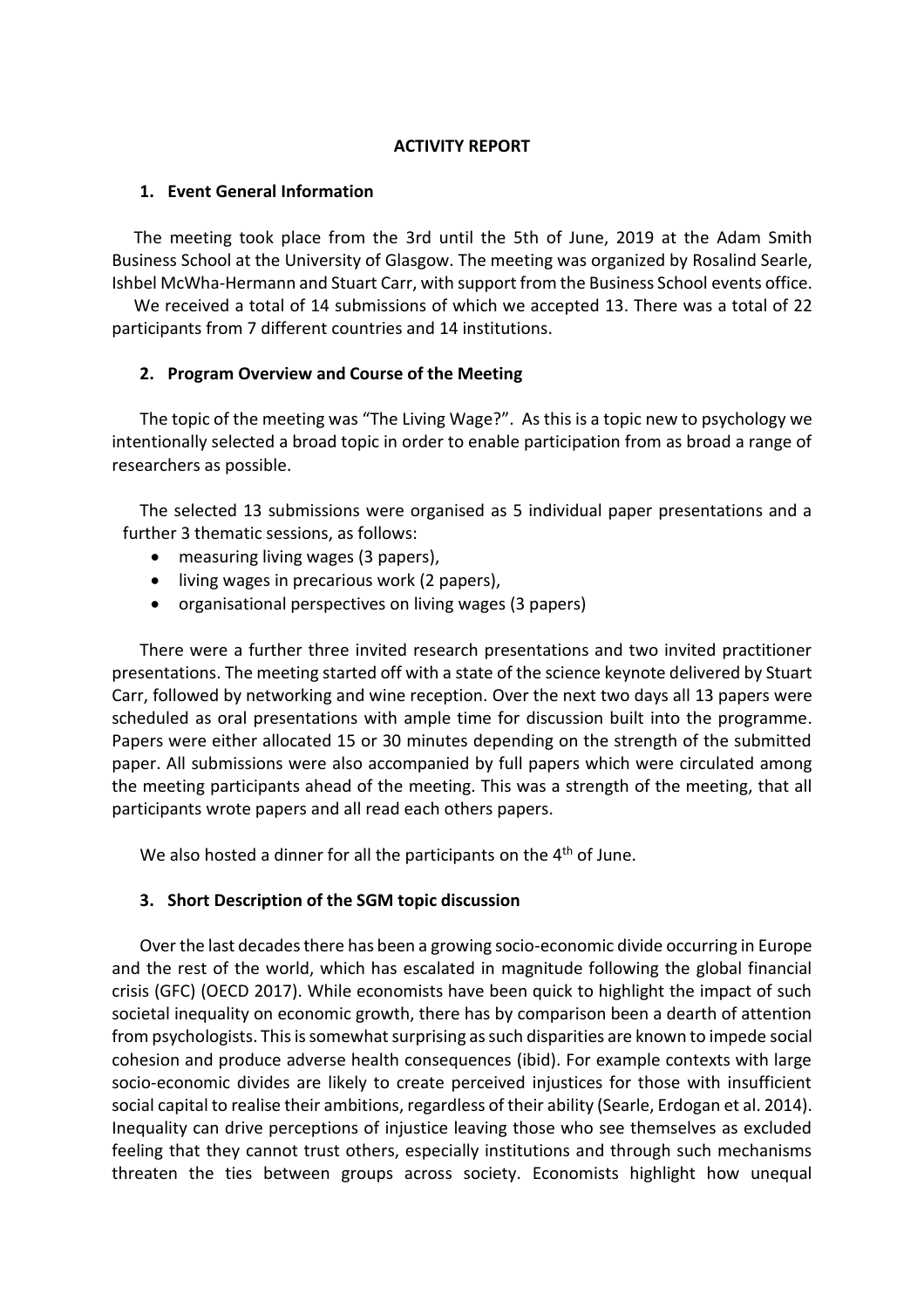communities are likely to disagree on the priorities for austerity hampered public sectors. Within such societies past promises are left unfulfilled, leading to perceived breaches and violations of trust producing an escalation in a very different and much more prevailing belief – that of distrust. Research from a psychological perspective however offers more nuanced insight than the traditional economic perspective, by extending attention onto the affective, cognitive and behavioural consequences of inequality (e.g. Manstead 2018). Psychological research enhances current debate on the benefits and rewards of work, moving away from its current myopia of economic costbenefit analysis (e.g. wage costs vs employment) to include more holistic insight into the broader positive social and psychological consequences that higher pay can deliver. The living wage is an area of research into which psychologists have only recently begun to venture, but which offers great promise, not only in terms of positive impact on policy, but ultimately for improving the lives of those in working poverty.

The selected papers covered a range of topics related to the psychology of living wages, and participation from two eminent invited researchers from different disciplines, as well as a panel of practitioners from different sectors, enabled constructive discussion about the role of psychological research, as well as ensured their practical relevance. Three main overarching themes were identified throughout the presentations:

- *1.* Clarifying: there is a need to more clearly conceptualise the living wage, we must clarify 'All the different versions of the LW' - The LW is more than an economic hourly rate, the concept of a wage that enables capabilities is important. Living wages go beyond cost of living to reflect quality of living. There is a further need to examine how LW relates conceptually to other topics like precarious work and decent work, as well as bigger issues like justice and trust. Finally, it is important to keep context in mind, especially international research, and along supply chains.
- *2.* Communicating: such as studying how to influence businesses to adopt the LW, and whether tapping into emotions of pride of fear is best. The need for best practice examples and evidence of positive outcomes for both individuals and for organisations, while also forewarning of potential issues with LW that may need to be proactively addressed
- *3.* Connecting: includes considering impact and outreach, and ways to translate our research into practice. It is important to understand consumer power, and how to empower employees, while concurrently developing or strengthening principles and standards. Connecting with other researchers is also key here - The importance of interdisciplinary research and practice, including researchers from different areas, as well as practitioners and businesses.

At the end of the meeting, it was agreed that a Living Wage network would be formed and a research agenda developed around at least 12 areas of needed research, from which at least 4 new project have been developed.

1) What is the Living Wage (focus on developing a conceptualisation that captures the LW, extending beyond economic factors to also include capabilities, safety, conditions and context, intrinsic and extrinsic rewards, must be dynamic to reflect living costs etc. every year)

2) How to connect the LW with other ideas and goals (e.g. decent work, precarious employment, justice and trust)

3) How to encourage 'Buying in' to the LW (cross-cultural methodologies, potentially utilising capability gap analyses, possibly using a macro-level societal case as a business case,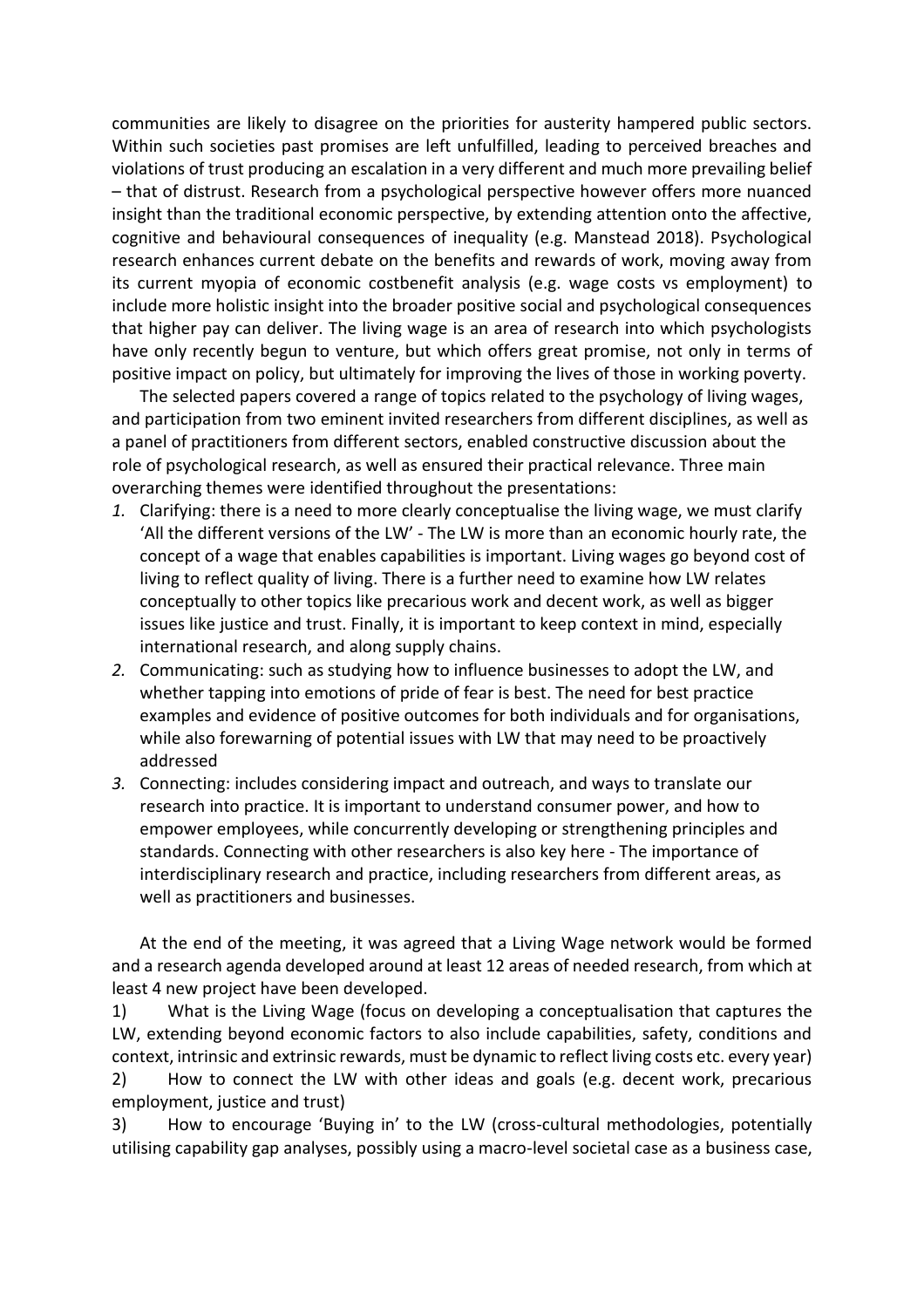where an externality perspective can show that LW benefits for society as a whole can create positives for businesses)

4) Incentivising the LW brand (voluntary accreditation or mandatory legislation, further work exploring whether a voluntary choice of accreditation may create competition in the market that encourages others to sign up? How to avoid 'bad' employers gaining the accreditation who still offer precarious employment and therefore devalue LW brand)

5) Moral emotions (pride among LW employers, can fear be used to encourage LW adoption?)

6) The LW internationally (international NGOs, along supply chains, how to monitor across national borders, can a capability gap conceptualisation help generalise and compare?) 7) Unintended consequences (forewarn or forestall, there are negatives of the LW, if research can explore these then we are prepared, how to sell to businesses)

8) Power of Protest (impact of employees and unions, and the application of pressure)

9) Role of Consumers (can you create a marketplace lever?)

10) Principles and Structures (involvement of the SDGs, possibilities for research to add)

11) Best practise of LW implementation (exchanges in experiences and techniques for those pre-LW from those post LW, peer-to-peer selling of the LW between businesses)

12) 'Design Thinking' (question of LW implementation posed to solution-focussed discussions/co-design with businesses and employees, interdisciplinary perspectives, including accounting)

## **4. Meeting Implications/ Outcomes**

The key outcomes of the meeting are as follows:

- 1. Connecting practitioners and policy makers with academic researchers, thus facilitating the use of evidence based policies, while also enabling research to be as practically relevant as possible
- 2. Special issue on "Living Wage" at EJWOP (submission deadline March 2020)

Although this is a competitive and open call targeting all researchers it is heavily promoted among the meeting participants as we are keen to consider top papers from the meeting for publication in this special issue.

- 3. Identification of convergence and divergence between researchers around the globe, culminating in the establishment of an EAWOP network of living wage researchers.
- 4. Follow up joint event with Living Wage Scotland in conjunction with Living Wage Week (Nov 2019). This will be a breakfast event to showcase living wage research, and the SGM network are developing a series of 2-page policy briefs to be launched at this event, and made available on the EAWOP website.

## **5. SGM evaluation**

Unfortunately we did not collect any formal feedback from SGM participants, however the informal feedback we received was that it was incredibly valuable and motivating. Given the geographic spread of the researchers, and the relative new-ness of the topic, the SGM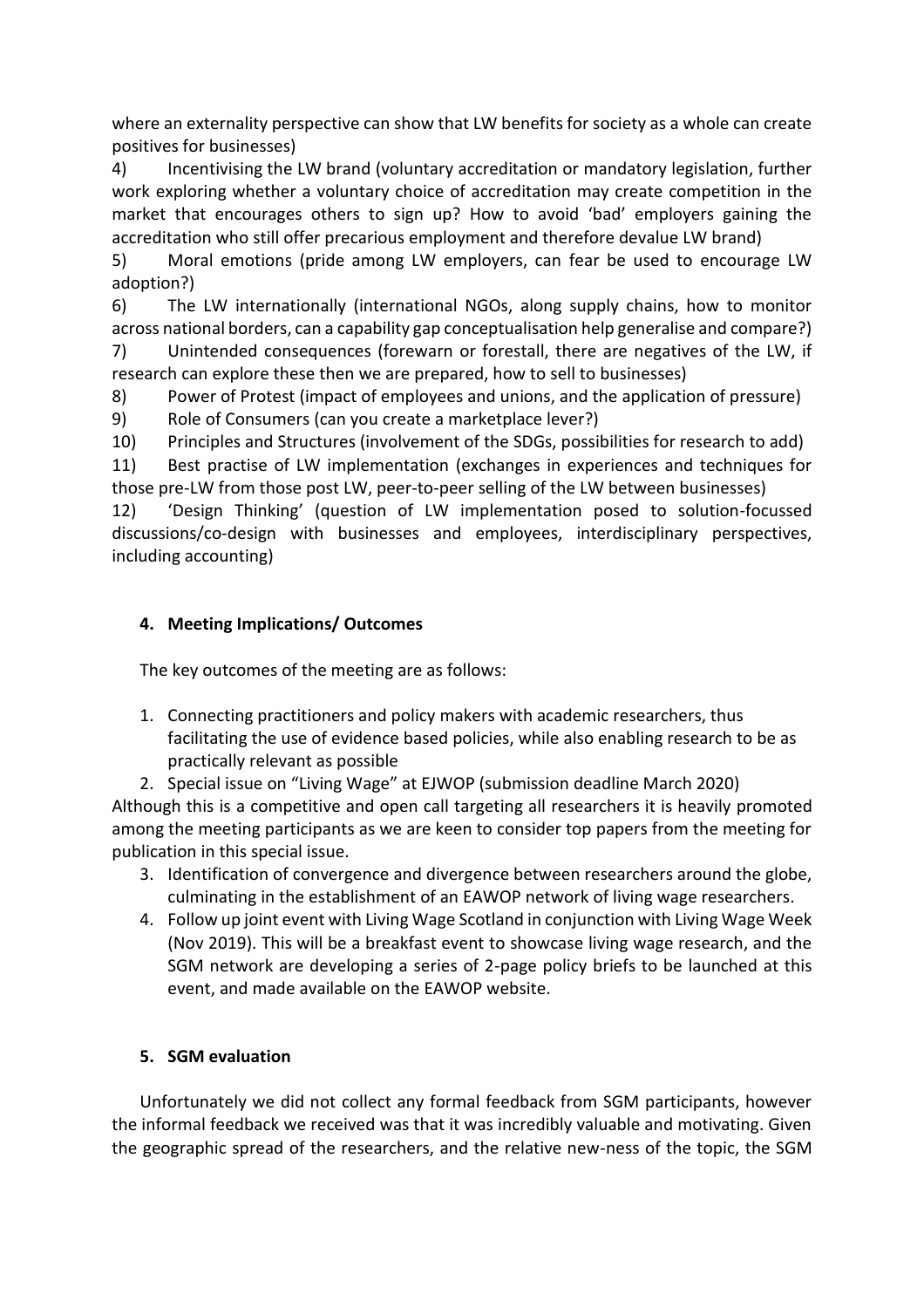provided an important platform to incubate ideas, connect and collaborate. We already know of multiple visits now planned between attendees in order to continue the collaboration.

From the perspective of the organisers, what worked well was the requirement to submit full papers ahead of time, and for participants to read each other's papers ahead of time. This meant participants knew more detail about each other's work when they met, enabling deeper connections and more constructive discussion. It likely also maximised participants buy-in to the event. It was also good to begin with a shorter evening session followed by a networking session so everyone could meet and chat right at the beginning of the event. It also worked well to build in substantial discussion time, as this is where new collaborations were forged and new projects planned.

In terms of lessons learnt, and what we would change or do differently

It took longer to build more policy impact so we welcomed EAWOP support for our subsequent event  $(14<sup>th</sup>$  Nov). However 49 people attended this and we have had requests from other local authorities. The materials have been shared with the Global Living Organisation Wage (GLOW) community.

## **6. References**

OECD (2017). Understanding The Socio-Economic Divide In Europe, OECD.

Searle, R. H., B. Erdogan, J. M. Peiró and U.-C. Klehe (2014). Youth Employment SIOP White Paper series, Society for Industrial and Organisational Psychology

Manstead, A. S. R. (2018). "The psychology of social class: How socioeconomic status impacts thought, feelings, and behaviour." British Journal of Social Psychology **57**(2): 267291.

## FINANCIAL REPORT

## 7. Income

- a. Fees Charged £744
- b. Other financial support Room hire fees waived for both events
- 8. Expenses

| Lunch $(2 \text{ days} * 23)$                                                           | € 643.21 (£572.00)   |
|-----------------------------------------------------------------------------------------|----------------------|
| Coffee, tea and refreshments (2 days $*$ 3 times a day $*$ 23) $\epsilon$ 247.39 (£220) |                      |
| Student assistance (40h)                                                                | € 947.28 (£842.41)   |
| Drinks and snacks welcome reception (23)                                                | €439.12 (£259.33)    |
| Conference dinner (23)                                                                  | € 1276 (£1,093.65)   |
| Stationery: Badges, notebooks, folders and pens (23)                                    | € 206.06 (£183.33)   |
| Living wage event – leaflets 100                                                        | € 127.32 (£109.12)   |
| Total:                                                                                  | € 3846.43 (£3279.75) |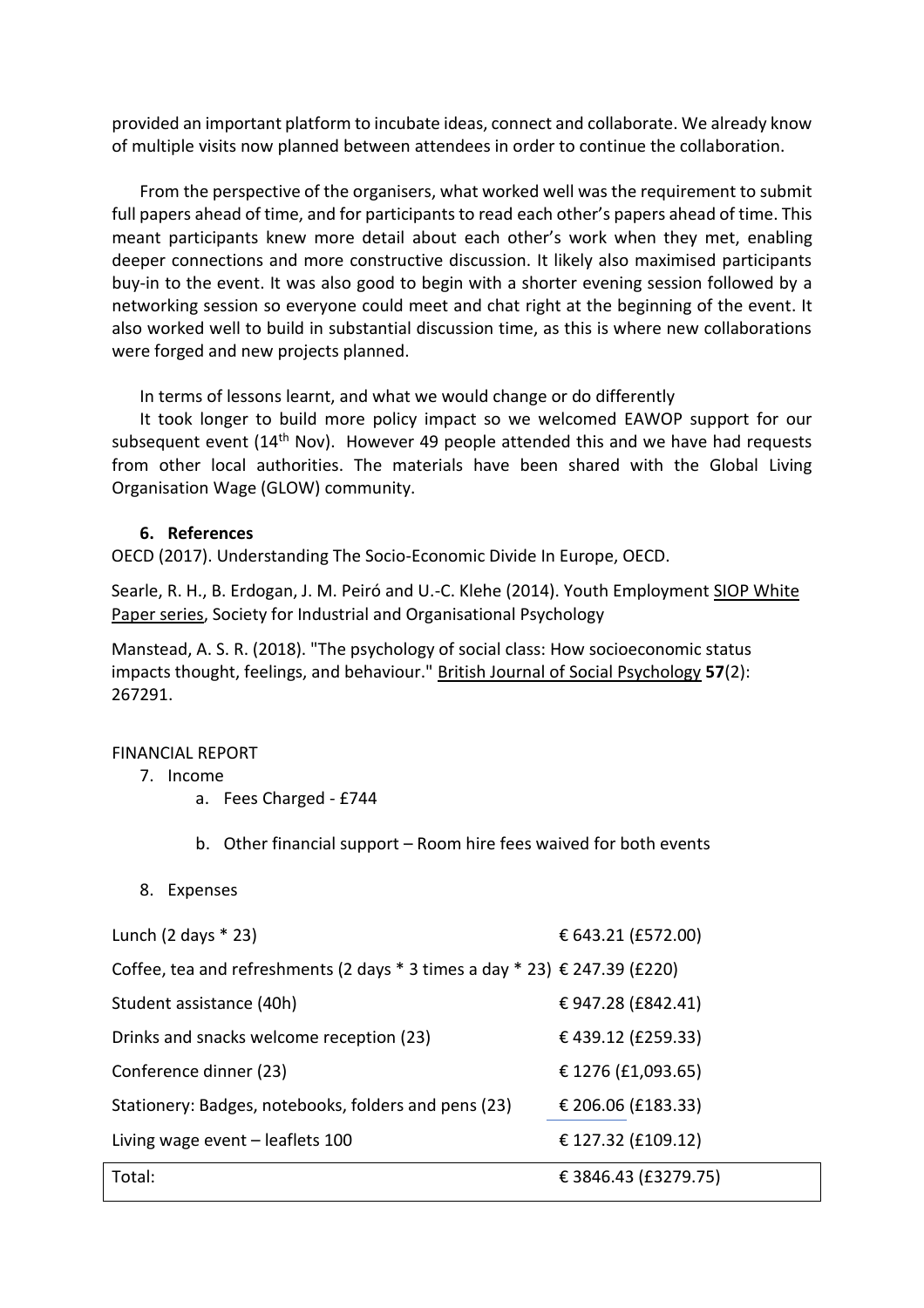### **ANNEXES**

## **Final programme**

# EAWOP small group meeting on The Living Wage

# Day 1: 3rd June 2019

| $2.15 - 2.45$ | Welcome: Dean of Adam Smith Business School - Prof John Finch                                                                                                                                                                                                                                  |  |  |  |
|---------------|------------------------------------------------------------------------------------------------------------------------------------------------------------------------------------------------------------------------------------------------------------------------------------------------|--|--|--|
| $2.45 - 3.45$ | Keynote: Prof Stuart Carr (NZ)                                                                                                                                                                                                                                                                 |  |  |  |
| $3.45 - 4.00$ | <b>COFFEE</b>                                                                                                                                                                                                                                                                                  |  |  |  |
| $4.00 - 5.15$ | <b>Introductory Session</b>                                                                                                                                                                                                                                                                    |  |  |  |
|               | Long paper (30 mins): Meyer (SA): Who is afraid of living wages?<br>$\bullet$<br>How to flip fear from a barrier into an enabler of living wages<br>Long paper (30 mins): Werner (UK): Why do British SMEs seek<br>$\bullet$<br>voluntary Living Wage accreditation? - A typology of rationale |  |  |  |
|               | <b>Discussion 15 mins</b>                                                                                                                                                                                                                                                                      |  |  |  |
| 5.15          | Reception: Drinks (dinner not provided)                                                                                                                                                                                                                                                        |  |  |  |

## Day 2: 4th June 2019

| 9.00-9.45       | Invited talk (30 mins): Cunningham (UK): The Introduction of the Living  |  |  |  |  |
|-----------------|--------------------------------------------------------------------------|--|--|--|--|
|                 | Wage and the Unintended Consequences of the Re-Regulation of Pay in      |  |  |  |  |
|                 | <b>Scottish Social Care</b>                                              |  |  |  |  |
|                 | <b>Discussion 15 mins</b>                                                |  |  |  |  |
| 9.45-11.05      | Approaches to Measuring Living Wages                                     |  |  |  |  |
|                 | Long paper (30 mins): Arora & Jyoti (UK): Living Wage Research           |  |  |  |  |
|                 | Agenda in Global Value Chains: Tapping into the Potential of             |  |  |  |  |
|                 | Ethnography                                                              |  |  |  |  |
|                 | Short paper (15 mins): Soeker (SA): Finding The 'Tipping Point' of       |  |  |  |  |
|                 | Income and Capability in South Africa: Towards Representative            |  |  |  |  |
|                 | <b>Empirical Data</b>                                                    |  |  |  |  |
|                 | Short paper (15 mins): Atkins & Atkins (NZ): Potential counter-          |  |  |  |  |
|                 | intuitive linking of neoliberalism & higher-skill vocational fields with |  |  |  |  |
|                 | self-perceived relative deprivation & electorate opposition to Living    |  |  |  |  |
|                 | <b>Wages</b>                                                             |  |  |  |  |
|                 | Discussion (25 mins)                                                     |  |  |  |  |
| $11.10 - 11.30$ | <b>COFFEE</b>                                                            |  |  |  |  |
| 11.30-12.30     | Living Wages in Precarious Work                                          |  |  |  |  |
|                 | Long paper (30 mins): Hopfgartner, Seubert, Roose & Glaser               |  |  |  |  |
|                 | (Austria): Atypical Employment, Living Wages, and the Link to            |  |  |  |  |
|                 | Precarious Employment: Concepts and Consequences                         |  |  |  |  |
|                 | Short paper (15 mins): Vollenhoven (SA): The contribution of a living    |  |  |  |  |
|                 | wage toward a sustainable livelihood for insecure and precarious         |  |  |  |  |
|                 | work                                                                     |  |  |  |  |
|                 | Discussion (15 mins)                                                     |  |  |  |  |
| 12.30-1.30      | LUNCH (Provided)                                                         |  |  |  |  |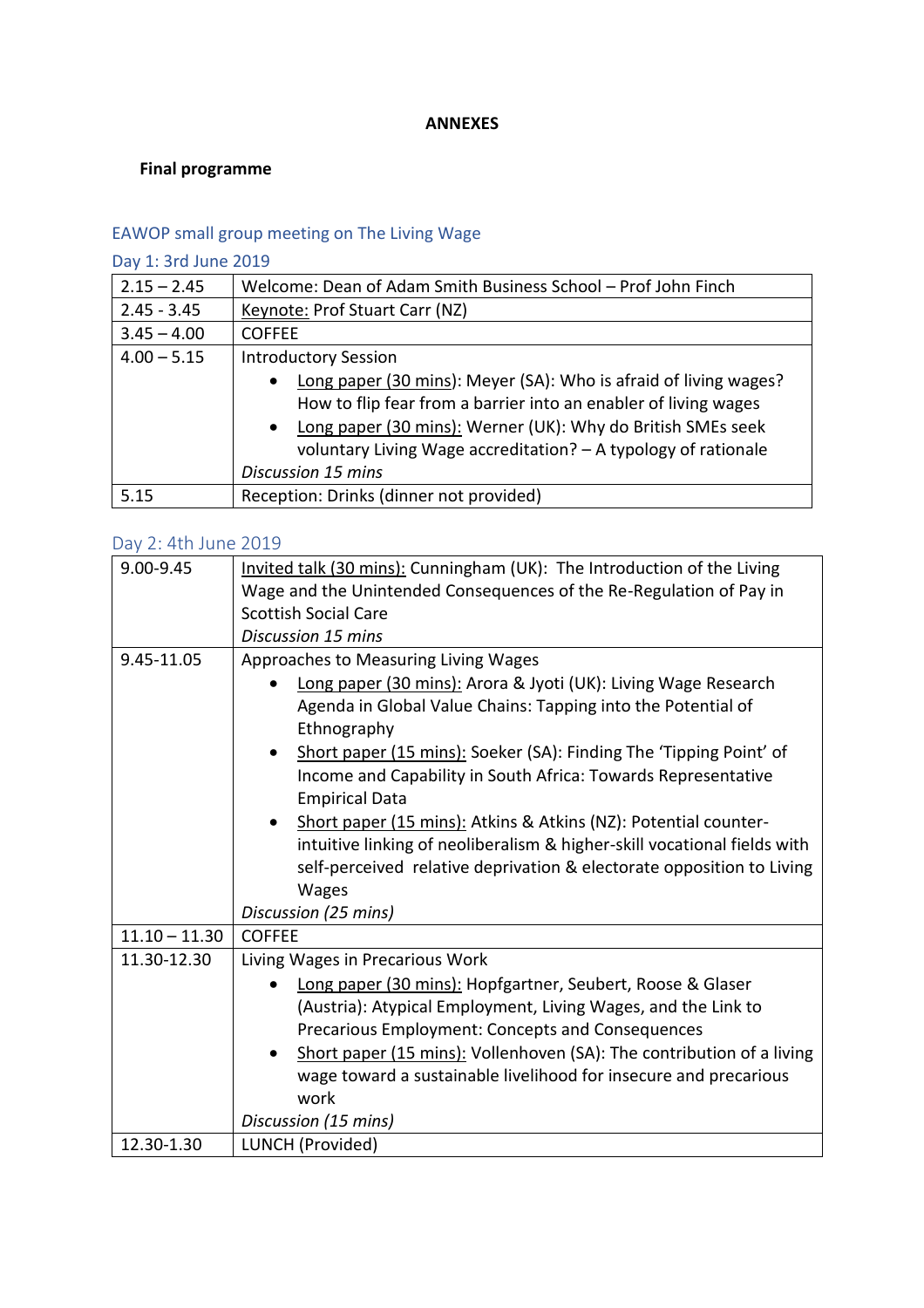| 1.30-2.15     | Invited talk (30 mins): Colson (UK): The role of accounting in making a<br>business case for a Living Wage<br>Discussion 15 mins                                                                                                                                                                                                                                        |  |  |  |
|---------------|-------------------------------------------------------------------------------------------------------------------------------------------------------------------------------------------------------------------------------------------------------------------------------------------------------------------------------------------------------------------------|--|--|--|
| 2.15-3.15     | Organisational perspectives on Living Wages<br>Short paper (15 mins): McWha-Hermann (UK): Living wages in<br>international NGOs<br>Short paper (15 mins): Searle (UK): Trust perspective on Living<br>wages<br>Short paper (15 mins): Aura (SA): How to get employers to see the<br>benefits and importance of a living wage for the organisation<br>Discussion 15 mins |  |  |  |
| 3.15-3.30     | <b>COFFEE</b>                                                                                                                                                                                                                                                                                                                                                           |  |  |  |
| $3.30 - 5.00$ | Facilitated discussion: Moving research forward on Living wages                                                                                                                                                                                                                                                                                                         |  |  |  |
| $5.00 - 6.45$ | BREAK - walk to a nice pub along the river                                                                                                                                                                                                                                                                                                                              |  |  |  |
| 7.00pm        | DINNER (Provided)                                                                                                                                                                                                                                                                                                                                                       |  |  |  |

# Day 3: 5th June

| 9.30-9.40       | Recap of Day 2 - Ishbel McWha-Hermann                                       |  |  |  |  |
|-----------------|-----------------------------------------------------------------------------|--|--|--|--|
| 9.40-10.00      | Invited talk (20 mins): Jack Evans (Manager), Living Wage Scotland          |  |  |  |  |
| 10.00-10.40     | Long paper: (30 mins): Werner (UK): What difference does a<br>$\bullet$     |  |  |  |  |
|                 | higher wage make: A case study of sub-contracted cleaning staff             |  |  |  |  |
|                 | upgrade to the UK Living Wage                                               |  |  |  |  |
|                 | Discussion 10 mins                                                          |  |  |  |  |
| 10.40-10.55     | <b>COFFEE</b>                                                               |  |  |  |  |
| 10.55-11.35     | Long paper (30 mins): Teng-Calleja et al (Philippines): Wages,<br>$\bullet$ |  |  |  |  |
|                 | Capabilities and Quality of Life: A Psychological Approach to               |  |  |  |  |
|                 | <b>Understanding Living Wage</b>                                            |  |  |  |  |
|                 | Discussion 10 mins                                                          |  |  |  |  |
| $11.35 - 11.55$ | Invited talk (20 mins): Fredric Penhard (Benchmark Coordinator), Doctors    |  |  |  |  |
|                 | Without Borders   Médecins Sans Frontières (MSF)                            |  |  |  |  |
| 11.55 - 12.35   | Long paper (30 mins): Mohan et al (Thailand): Behavioral Science            |  |  |  |  |
|                 | Perspectives about Developing the Sufficiency Living Wage                   |  |  |  |  |
|                 | <b>Construct in Thailand</b>                                                |  |  |  |  |
|                 | Discussion 10 mins                                                          |  |  |  |  |
| 12.35-1.30      | LUNCH (Provided)                                                            |  |  |  |  |
| $1.30 - 2.30$   | PANEL DISCUSSION: Policy matters (Panel to include: Fredric Penhard         |  |  |  |  |
|                 | (MSF), Jack Evans (LWS), Living Wage Worker, Katherine Gilmour (Church      |  |  |  |  |
|                 | of Scotland), Prof Stuart Carr                                              |  |  |  |  |
| $2.30 - 3.45$   | World Café - topics - taking up research evidence, key topics or contexts   |  |  |  |  |
|                 | for further study, research concepts and measurement matters                |  |  |  |  |
|                 | Coffee and tea available during the session                                 |  |  |  |  |
|                 | Feedback on table from 3.30                                                 |  |  |  |  |
| $3.45 - 4.10$   | Wrap up of the event and next steps with special issue (Ros Searle)         |  |  |  |  |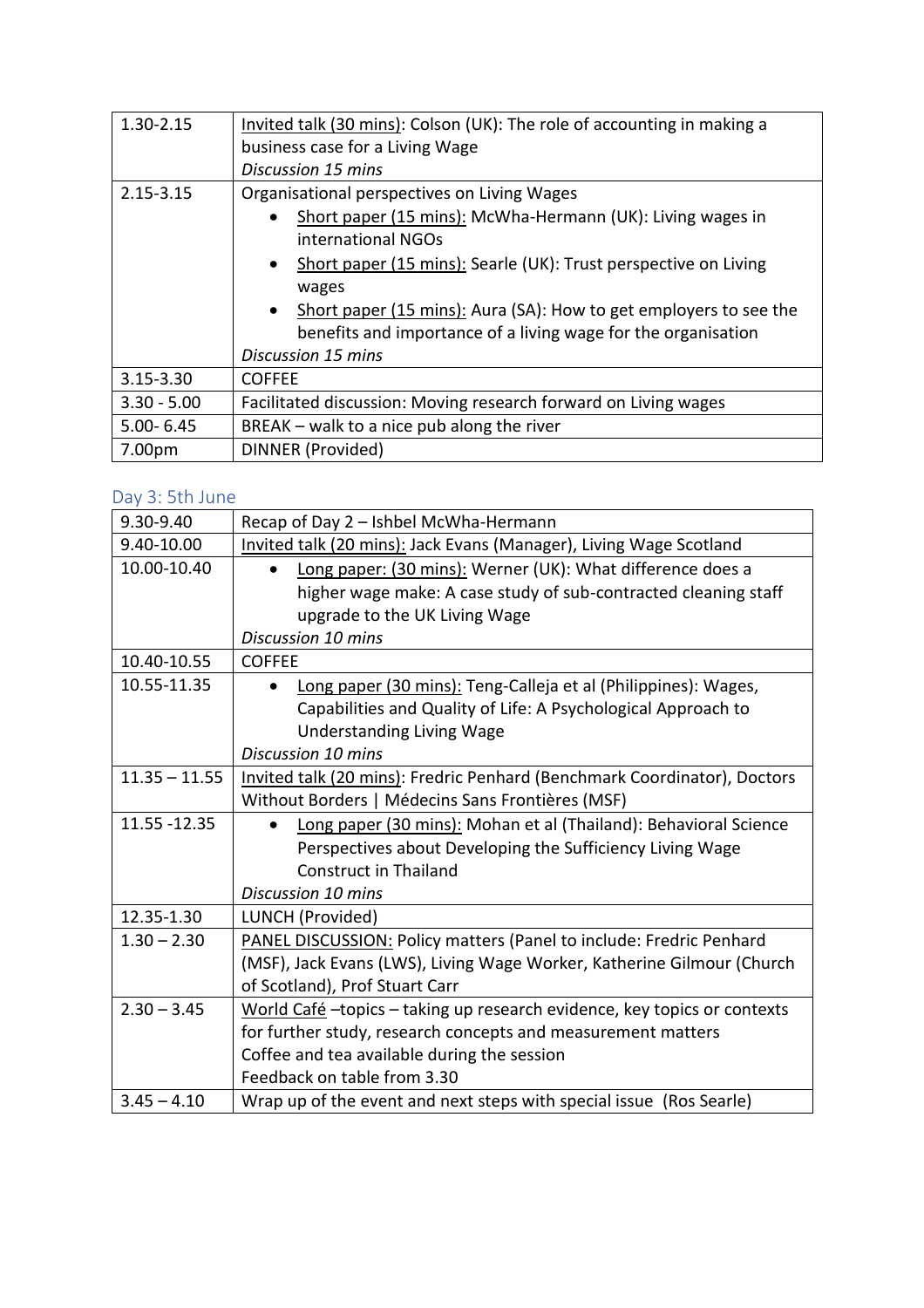#### **List of Participants**

| Name          |                     | Institution                              | Level  |
|---------------|---------------------|------------------------------------------|--------|
| Ines          | Meyer               | UCT, South Africa                        |        |
| Stephen       | <b>Atkins</b>       | Otago Polytechnic of NZ                  |        |
| Lisa          | Hopfgartner         | University of Innsbruck, Austria         |        |
| Christian     | Seubert             | University of Innsbruck, Austria         |        |
| Tarquin       | Vollenhoven         | UCT, South Africa                        | PhD    |
| Naadir        | Soeker              | UCT, South Africa                        | PhD    |
| Timothy       | Oghenetega          | UCT, South Africa                        | PhD    |
| Andrea        | Werner              | Middlesex University Business School, UK |        |
| Mendiola      |                     |                                          |        |
| $($ Joy $)$   | Teng-Calleja        | Ateneo de Manila University, Philippines |        |
| Kanu          |                     |                                          |        |
| Priya         | Mohan               | Srinakharinwirot University, Thailand    |        |
| Frederic      | Penhard             | <b>Medicins sans Frontieres</b>          | Policy |
| Andrea        | Coulson             | <b>Strathclyde University</b>            |        |
| lan           | Cunningham          | <b>Strathclyde University</b>            |        |
| Jack          | Evans               | Living Wage Foundation (Scotland)        | Policy |
| Rosalind      | Searle              | University of Glasgow                    |        |
|               | McWha-              |                                          |        |
| <b>Ishbel</b> | Hermann             | University of Edinburgh Business School  |        |
| Stuart        | Carr                | Massey University, NZ                    |        |
| Eleri         | <b>Birkhead</b>     | Church of Scotland                       | Policy |
| Sophie        | Townend             | University of Glasgow                    |        |
| Jo            | Haggas              | Oxfam GB                                 | Policy |
| Roxana        | Corduneanu<br>Okay- | University of Glasgow Business School    | PhD    |
| <b>Belgin</b> | Somerville          | University of Glasgow Business School    |        |

## **Living Wage week event**

## Living wage event

**Date**: Thursday 14 November 2019 **Time:** 10am-12noon **Location**: [Western Infirmary Lecture Theatre, Room 112AB](https://www.gla.ac.uk/apps/timetable/#/map?buildingId=W14&toId=W140112AB&toType=R) **Audience:** HR and organisational leaders Link [https://www.gla.ac.uk/schools/business/events/headline\\_675094\\_en.html](https://www.gla.ac.uk/schools/business/events/headline_675094_en.html)

**10 -10.10: Welcomes - Professor Rosalind Searle (University of Glasgow Adam Smith Business School) and Mr Jack Evans (Living Wage Scotland) 10.10 - 10.30: Keynote - Dr Andrea Werner (Middlesex University London): The importance of the Living Wage for individuals and organisations – insights from research**